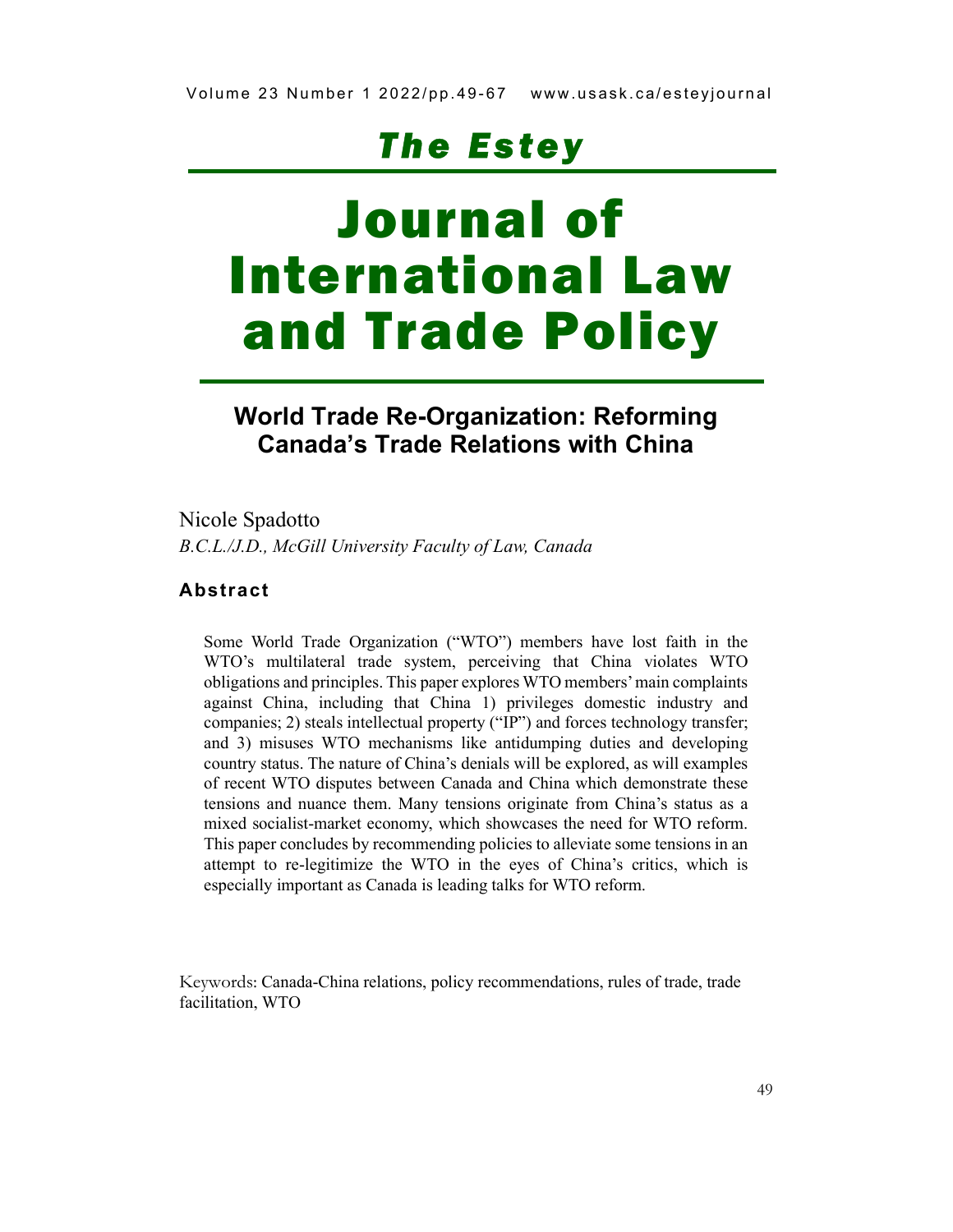#### 1. Introduction

World Trade Organization ("WTO") tensions between China and Canada have attention in recent years. Some tensions stem from Chinese attracted more attention in recent years. Some tensions stem from Chinese government interference and subsidies to domestic industry, intellectual property (IP) theft and technology transfer practices, and leveraging WTO mechanisms to their own benefit. All these practices have attracted complaints from WTO members. China denies wrongdoing. In Part 2, this paper will explore these tensions. I will then in Part 3 analyze these tensions through recent WTO litigation between Canada and China: one, an antidumping case wherein China levied duties despite weak evidence and methodology to demonstrate dumping; and two, a ceasing of Canadian canola imports into China due to political tensions. These cases buttress the mainstream narrative that China uses WTO mechanisms for its own private gain – sometimes at the expense of WTO principles. Indeed, as will be analyzed in Part 4 of this paper, many WTO tensions stem from China's mixed market-socialist economy, which allows China to benefit both from government interference in key strategic industries and free-market principles leading to multilateral trade privileges. Such tensions have led some states to question the WTO's ability to ensure fair trade and rapid dispute resolution.

Globalism, however, cannot be reversed and Canada benefits from global trade and supply chains, including those with China, as demonstrated by Canada's import and export of key medical supplies during the COVID-19 pandemic. Any suggested WTO reforms must aim to re-legitimize the WTO and maintain a multilateral trade system for Canada's benefit. China's WTO participation, with enhanced WTO accountability measures, could encourage China's continued evolution towards a market-economy,<sup>1</sup> and WTO legitimacy will make it more likely that other states will buy into such a process. In short, China's participation in the WTO is critical if Canada and its allies seek to maintain a fair multilateral trade regime.

In Part 5 of this paper, I will recommend policies for Canada's stance on WTO reform, including by 1) treating different Chinese industries as developed or developing (I will suggest potential attributes to determine industry status); 2) enhancing efficiency of dispute resolution, transparency, and monitoring functions so China is accountable to their WTO commitments; and 3) recognizing Canada's need to prepare for future WTO tensions by diversifying trade partners and leveraging opportunities of northern trade routes. These proposed policies aim to re-legitimize the WTO and maintain a multilateral trade system for Canada's benefit.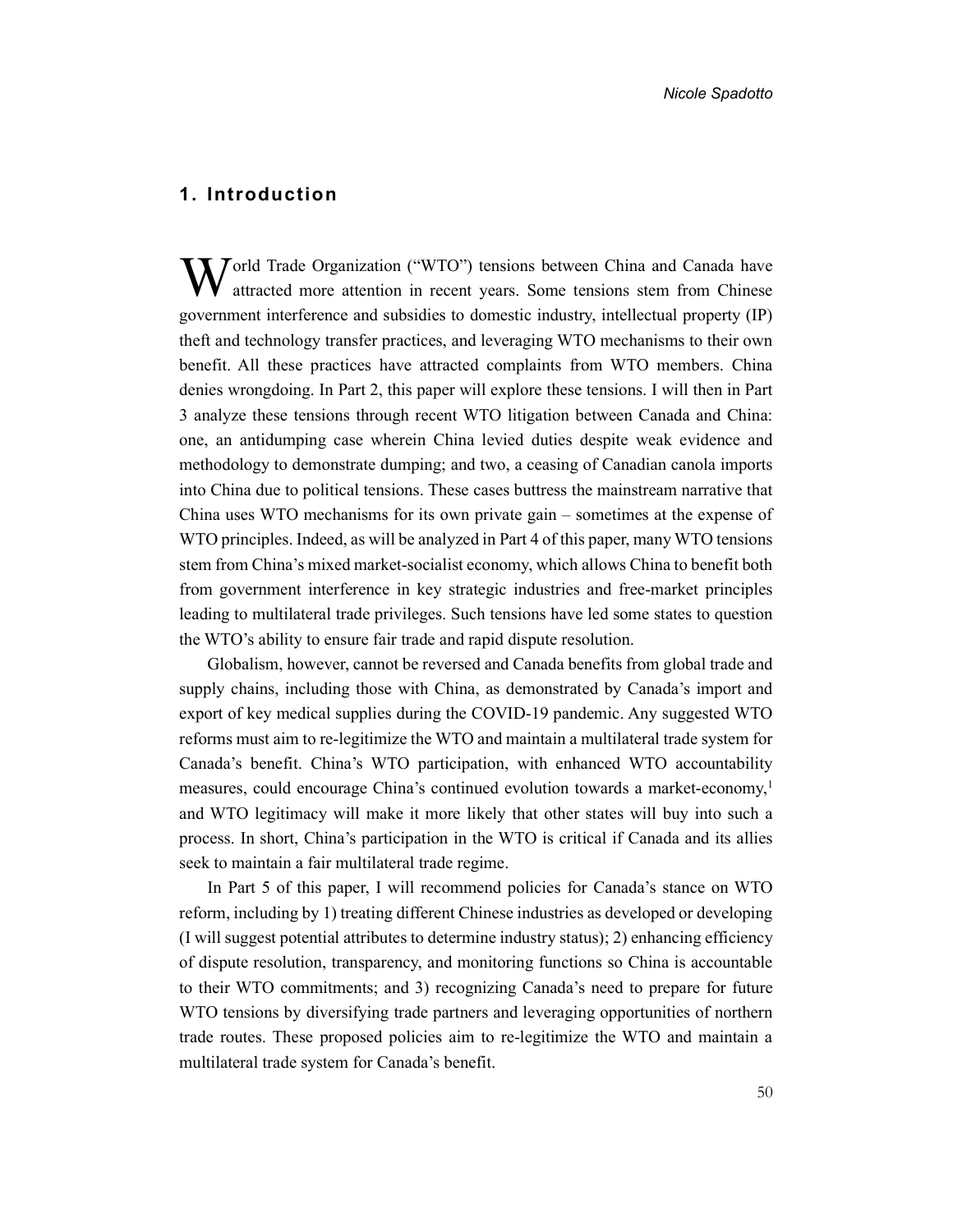#### 2. WTO-China Tensions

When joining the WTO, China accepted WTO standards and revised their domestic laws to reflect those standards.<sup>2</sup> With this promising start, WTO members believed that China's WTO membership would help China's evolution towards an "open and marketoriented approach to economy and trade."<sup>3</sup> However, in the years since, the international community has claimed that China does not respect its WTO commitments. China denies these claims. Canada is leading WTO reform discussion,<sup>4</sup> which necessitates an exploration of tensions driving reform so that any reform may address those tensions.

#### a. Privileging Chinese industry and companies

Some WTO members claim that China privileges domestic industry despite their WTO commitments. For example, China failed to join the Government Procurement Agreement ("GPA"), even though the WTO encourages member states to do so. The GPA advances the National Treatment Principle, which means giving others the same treatment as one's own nationals, by "mutually open[ing] government procurement markets among [WTO] parties."<sup>5</sup> WTO members have rejected China's GPA offers, saying China's offers do not go far enough in "scope and coverage"<sup>6</sup> for the types of government procurement open to WTO parties. In other words, WTO members believe that accepting China's GPA offers would be to the advantage of Chinese firms at the expense of its trading partners.

WTO members further complain that Chinese State-Owned Enterprises ("SOEs") are advantaged by the Party-State's interference in SOE management and investment via the State-owned Assets Supervision and Administration Commission ("SASAC").<sup>7</sup> SASAC, as a shareholder, influences SOE decisions for political reasons, which violates WTO commitments against privileging any vendor or state.<sup>8</sup>

WTO members also protest against China's failure to eliminate and reduce production and export subsidies, including those to SOEs.<sup>9</sup> China particularly subsidizes the production of steel, glass, paper, and automobiles,  $10$  which can lower production costs and give domestic firms competitive business advantages over foreign firms. Claims abound that SOEs have access to cheap bank loans in China, allowing SOEs to outbid foreign competitors.<sup>11</sup> Subsidies, a global trade surplus, and manipulation to keep renminbi value low can together distort trade.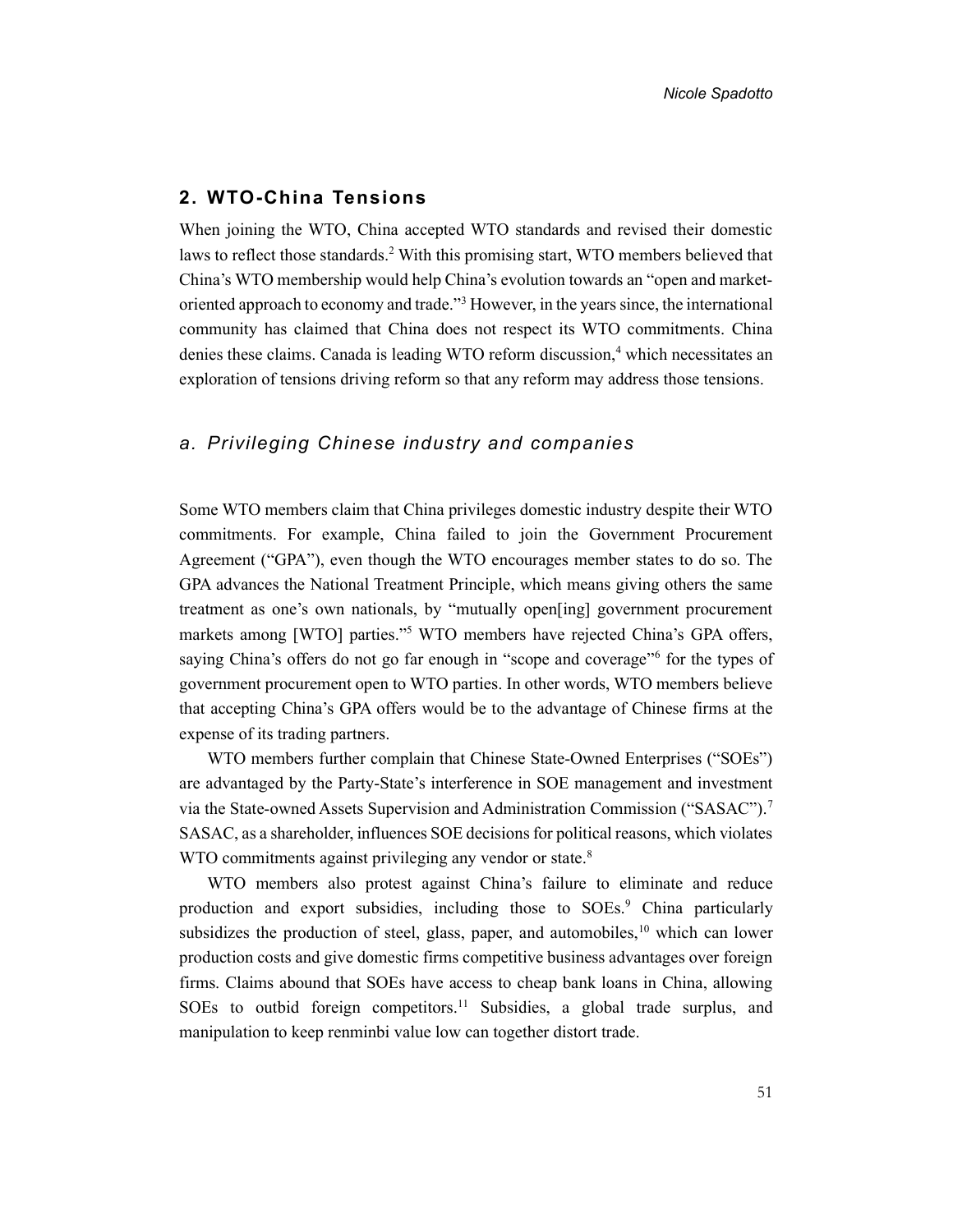WTO members have accused China of subsidizing foreign companies which manufacture in China.<sup>12</sup> The US argues that this practice counters the WTO Agreement on Subsidies and Countervailing Measures, which prohibits subsidies contingent on using domestic goods over imported goods.<sup>13</sup>

#### i. China's response

China has affirmed its commitment to joining the GPA and opening their domestic government procurement markets. China recently submitted its seventh offer to join the GPA, after having begun the entry negotiation process in 2007. The seventh offer is more expansive in scope, as for the first time it added the military sector. The Chinese Ministry of Finance said its seventh offer was a move to accelerate China's attempts to join and demonstrated China's commitment to the WTO.<sup>14</sup> China claims their most recent offers respond to international community comments on previous offers,<sup>15</sup> but that negotiating partners should be practical in their expectations in order to rapidly conclude negotiations.<sup>16</sup>

China contends that after a period of SOE reform, SOEs are now – or will be  $$ managed more like private enterprises despite government ownership. China claims that its SOE reform aims to turn SOEs into independent self-managed, self-disciplined entities responsible for profits and losses.<sup>17</sup> Many SOEs are now standard, joint-stock, or mixed-ownership companies. The Ministry of Commerce of the People's Republic of China ("MOFCOM") has said that the WTO can accommodate different local conditions, including China's trade model which includes SOEs.<sup>18</sup>

China denies that they violate WTO rules by providing special subsidies to Chinese SOEs. MOFCOM says subsidies to "cash-starved domestic companies is a practical way for them to seek and gain new market growth points" and that any disputes will be resolved under WTO rules.<sup>19</sup> Some Chinese academics compare Chinese subsidies to American tax breaks.<sup>20</sup> When accused of subsidizing their auto industry, China pointed out American government subsidies to General Motors and Chrysler, which helped with the American auto industry's recovery from the 2008 economic crisis.<sup>21</sup>

#### b. Technology transfer and IP theft

China is accused of neglecting its WTO obligation to protect IP rights<sup>22</sup> with laws and regulations that undermine foreign IP-holders' ability to freely negotiate market-based contracts.

52 Joining the WTO required China's recognition of the Agreement on Trade-Related Aspects of Intellectual Property Rights ("TRIPS").<sup>23</sup> TRIPS protects intellectual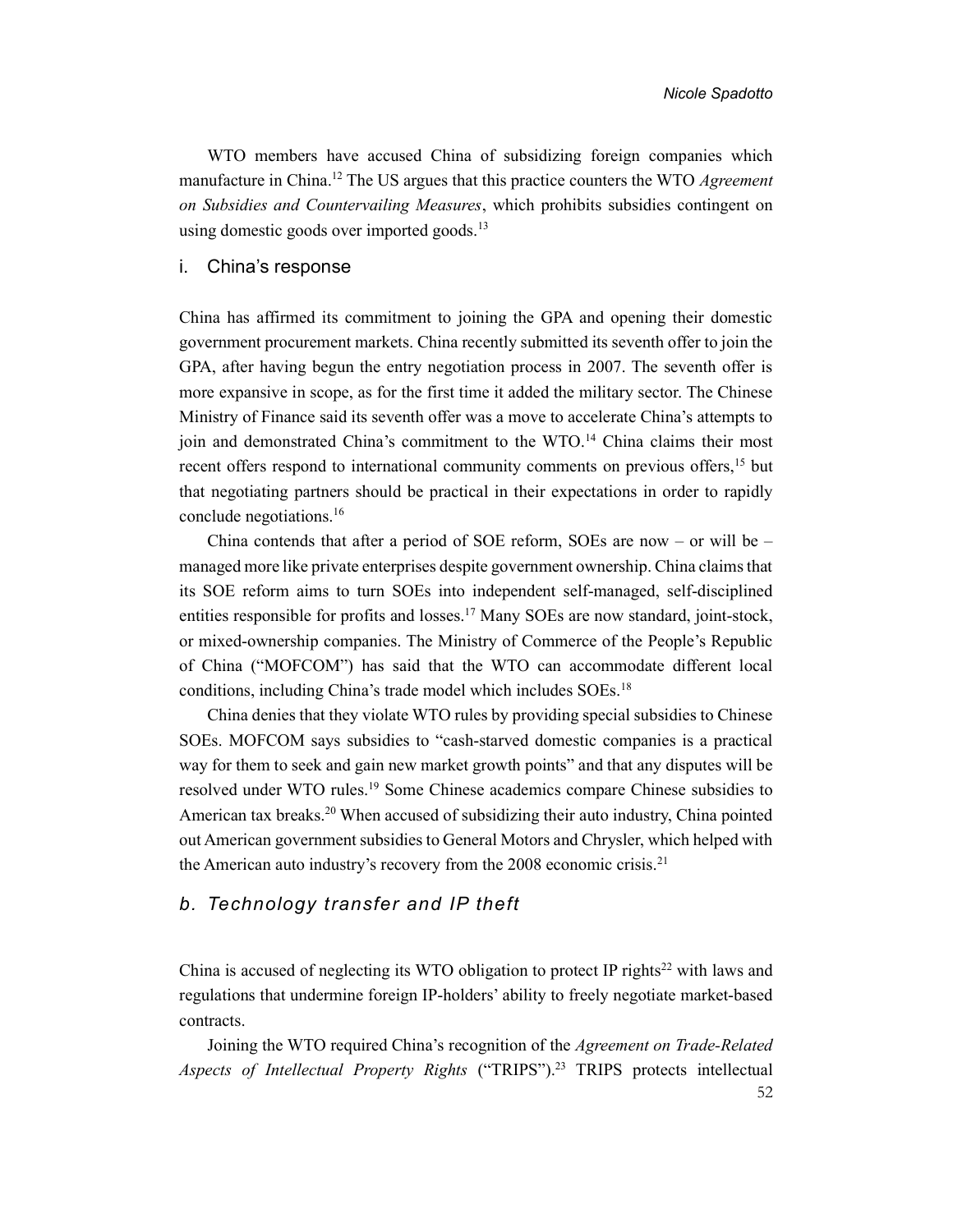property, including copyright, patents, and trademarks.<sup>24</sup> WTO members accuse China of violating TRIPS.

For example, the European Union ("EU") and United States ("US") have alleged that China violates TRIPS by forcing technology transfer. Even though technology transfer is at first glance consensual and enshrined in bilateral contracts, Chinese regulations facilitate technology transfer from foreign to Chinese companies. China requires foreign companies to produce locally and/or enter joint venture ("JV") agreements with Chinese companies to access certain markets (like theatres<sup>25</sup>, auto industries, or wind turbines<sup>26</sup>). Even when JV agreements are not mandated by regulation, foreign companies often need to form JVs to navigate the complicated Chinese legal and regulatory landscape.<sup>27</sup> The regulations on Chinese companies in certain industries require technology transfer from foreign partners to form  $JVs^{28}$  and Chinese law requires technology transferred to the JV to be to China's benefit.<sup>29</sup>

Further, China has historically been alleged to impose different rules for foreign technology imports than it does for Chinese companies, contrary to the WTO National Treatment Principle. This principle is also found in TRIPS, and requires equal treatment of imported and domestically produced goods.<sup>30</sup> The Regulations for the Implementation of the Law of the People's Republic of China on Chinese-Foreign Equity Joint Ventures, which were in force until early 2020, included performance measures for transferred technology<sup>31</sup>, which counters China's WTO Accession Protocol commitment to not enforce contractual clauses with performance requirements.<sup>32</sup> The Regulations also provided that Chinese companies could use transferred technology from foreign firms even after technology transfer agreements expired.<sup>33</sup> Chinese companies were not subject to similar requirements. The effects of the new regulations, Regulation on the Implementation of the Foreign Investment Law of the People's Republic of China, remain to be seen.

WTO members also claim that China steals IP. In 2020, the American Federal Bureau of Investigation accused China of stealing IP and data to compete against foreign firms globally and domestically.<sup>34</sup> Theft may occur through phishing or espionage, $35$  both of which allow Chinese actors to steal or reverse-engineer foreign technology and export it for profit.<sup>36</sup> Additionally, if foreign companies register IP in China, they must rely on the Chinese legal system to protect their IP. The Chinese legal system can be confusing for foreigners who are not familiar with it, and courts may not provide robust IP protection particularly in certain rural centers.<sup>37</sup>

The United States also argues that China, against their WTO obligations, creates trade barriers: China limits their adoption of foreign IP protection standards and instead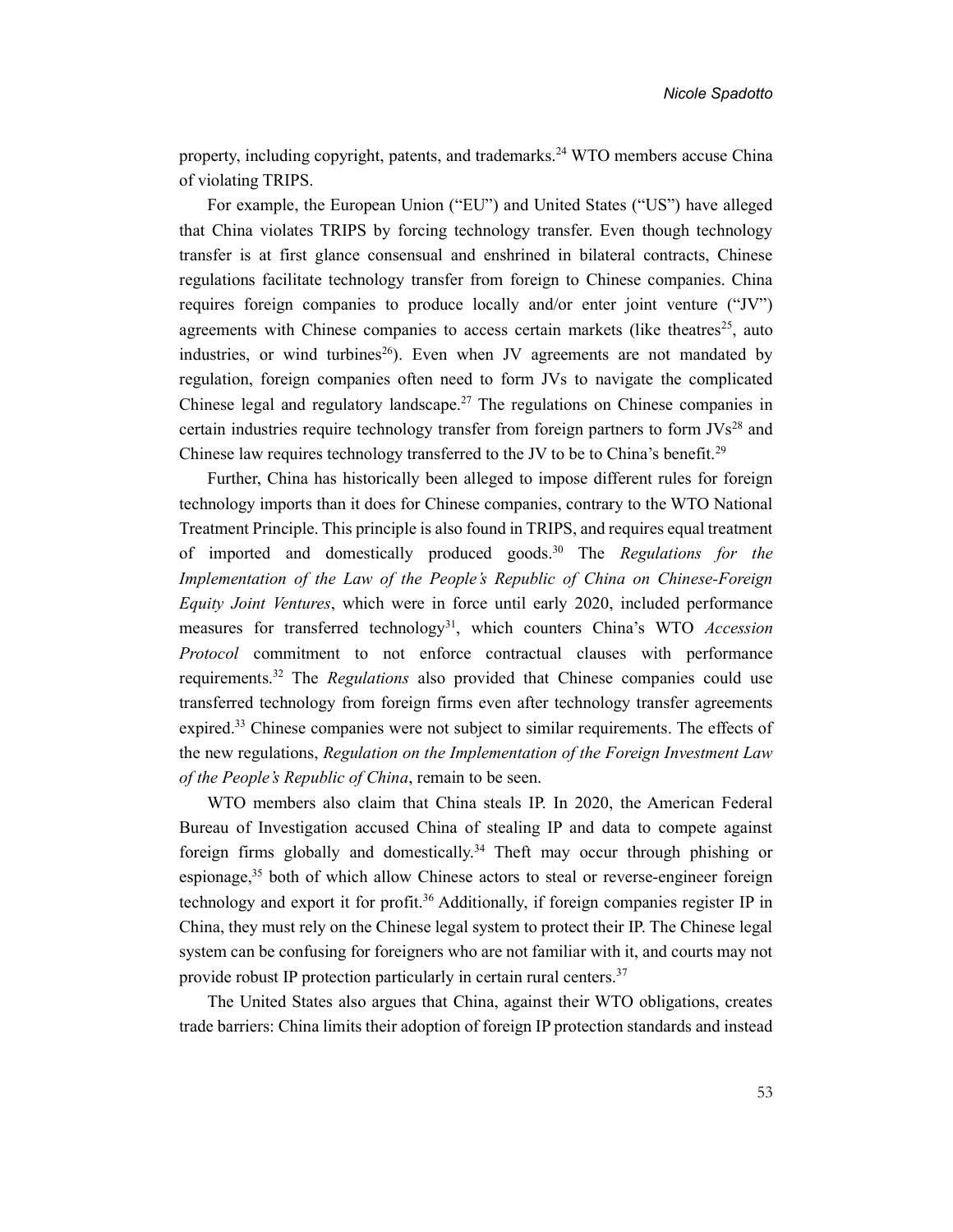implements different compulsory standards.<sup>38</sup> This complaint may become more relevant as China aims to promulgate their own international standards.<sup>39</sup>

#### i. China's response

China responds that accusations of forced technology transfers and theft are unfounded, saying that "such accusations are conjured up by desperate US politicians looking to score points…technology transfers between Chinese firms and their foreign partners happen on a consensual basis."<sup>40</sup>

China notes that their Foreign Investment Law, which came in force on January 1, 2020, protects against forced technology transfer and IP theft. Article 22 specifies that "the State shall protect the IP rights of foreign investors and foreign-funded enterprises, and protect the legitimate rights and interests of holders of IP rights."<sup>41</sup> The article also provides that during foreign investment processes, "no administrative department…shall force any transfer of technology by administrative means" and technology cooperation shall be pursued based on free will and business rules.<sup>42</sup>

At a recent WTO meeting, China reaffirmed its commitment to TRIPS and turned the tables back on the US. The official accused the US of failing to honour TRIPS since the US has not implemented remedies for a 2004 WTO ruling which found that the US had violated foreigners' IP rights in trade.<sup>43</sup>

Further, China denies they steal IP for technology advancement.<sup>44</sup> China has responded to these complaints by alleging that such American reports are "fabricated on the willful distortion of selective facts and dubious evidence that either cannot be verified or be admitted in any credible dispute proceeding."<sup>45</sup> The Chinese Ministry of Foreign Affairs has said that China never participates in or supports theft of commercial secrets, and in turn accused the US government of hacking and spying on foreign companies, governments, and individuals.<sup>46</sup>

#### c. Misuse of WTO mechanisms

Finally, members of the international community complain that China misuses WTO mechanisms.

Rather than using WTO trade remedies – including antidumping and countervailing duty investigations – to protect Chinese industry from unfair trade practices, some states argue that China uses these remedies as political responses to dissuade other states from exercising their WTO rights.<sup>47</sup> Some countries, when they complain to the WTO, say they fear Chinese retaliation through trade sanctions.<sup>48</sup>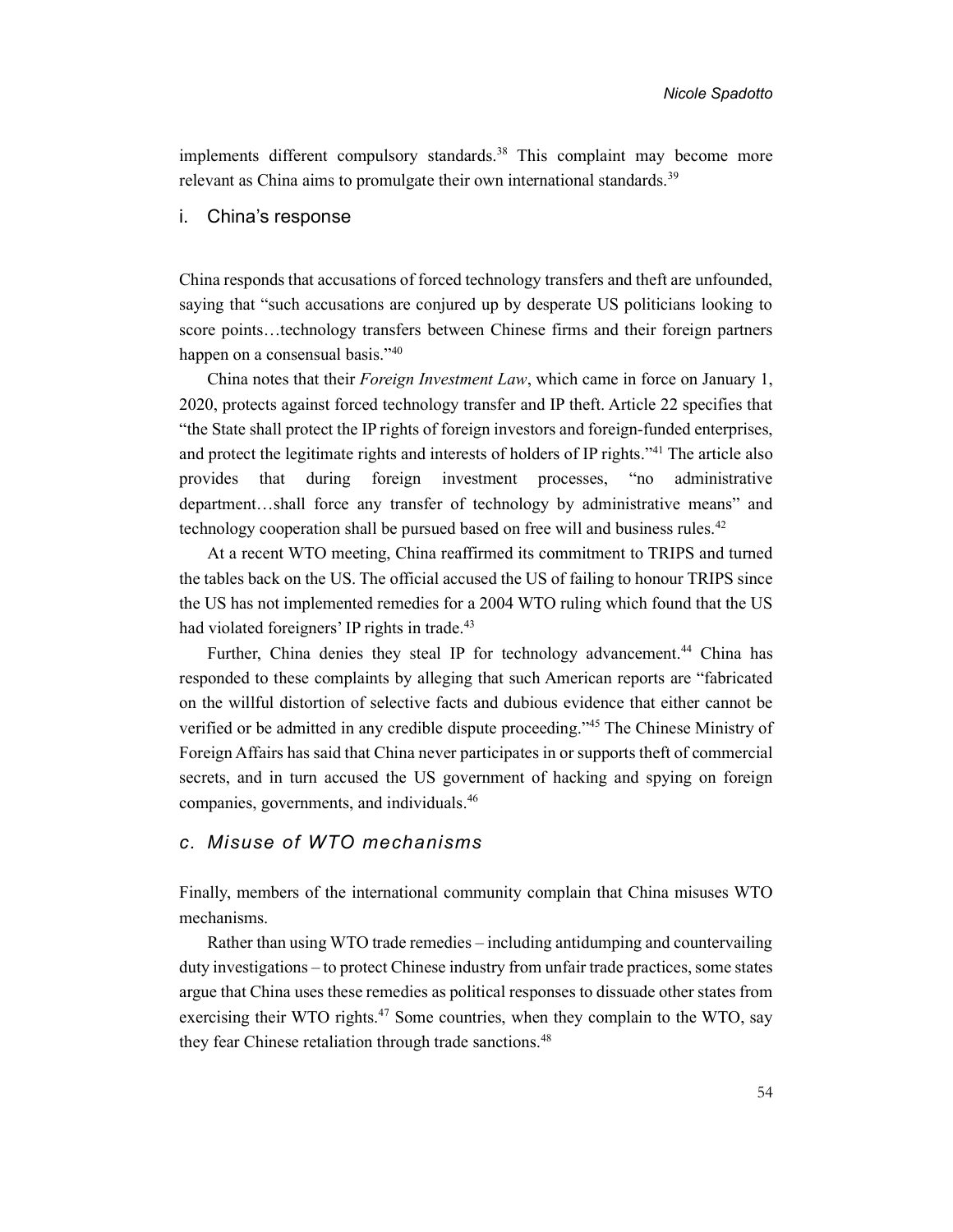Some WTO members further argue that China misuses WTO "developing country" status since China's GDP and share of exports are among the highest globally. Countries classifying themselves as "developing" have "special and differentiating" treatment at the WTO, which translates to special rights and extra leniency, $49$  including longer periods to implement commitments, softer tariff cuts, and procedural advantages in WTO dispute resolution.<sup>50</sup> They can also provide certain export subsidies<sup>51</sup> and implement stringent requirements for market entry, $52$  including by retaining tariffs and quotas on imports by delaying their implementation of WTO agreements. China maintaining their developing country status thus advantages domestic Chinese producers. However, as the US points out, China's exports are not only from "low-wage manufacturing sectors". Indeed, China ranks first globally for exports of hightechnology products.<sup>53</sup> "Developing country" status allows China to justify protecting domestic industry at the expense of other WTO members,<sup>54</sup> even though China's economy is arguably as powerful as developed nations' economies.

#### i. China's response

MOFCOM responds that China's antidumping measures align with Chinese laws and WTO rules.<sup>55</sup> China argues they exercise "caution and restraint in taking trade remedy measures."<sup>56</sup> MOFCOM further contends that during antidumping investigation processes, China protects "legitimate interests and rights of all stakeholders" including by collecting comments from the state who has been alleged to be dumping.<sup>57</sup>

China believes their Non-Market Economy ("NME") status should have expired in 2016, but due to pressure has let its WTO challenge against its NME status lapse.<sup>58</sup> Still, it is worth highlighting that China is subject to harsher antidumping duties as an NME.<sup>59</sup> China thus may apply antidumping duties to even the duties playing field, especially since they disagree with their NME status. This issue will be explored later in this paper.

In response to critiques about "developing country" status, MOFCOM called China "the largest developing country in the world."<sup>60</sup> MOFCOM responds to critiques by noting that China's per capita GDP is ranked low at  $71<sup>st</sup>$  in the world, and despite this, China exceeds its WTO developing country obligations as China's tariff levels are lower than other developing members and are closer to the levels of developed states.<sup>61</sup> China thus argues any advantages derived through their WTO developing country status are legitimate and minimal.

#### 3. Recent Canada and China Disputes at the WTO

There have been two recent disputes between Canada and China at the WTO. In both, Canada complained and China responded. Analyzing past WTO disputes between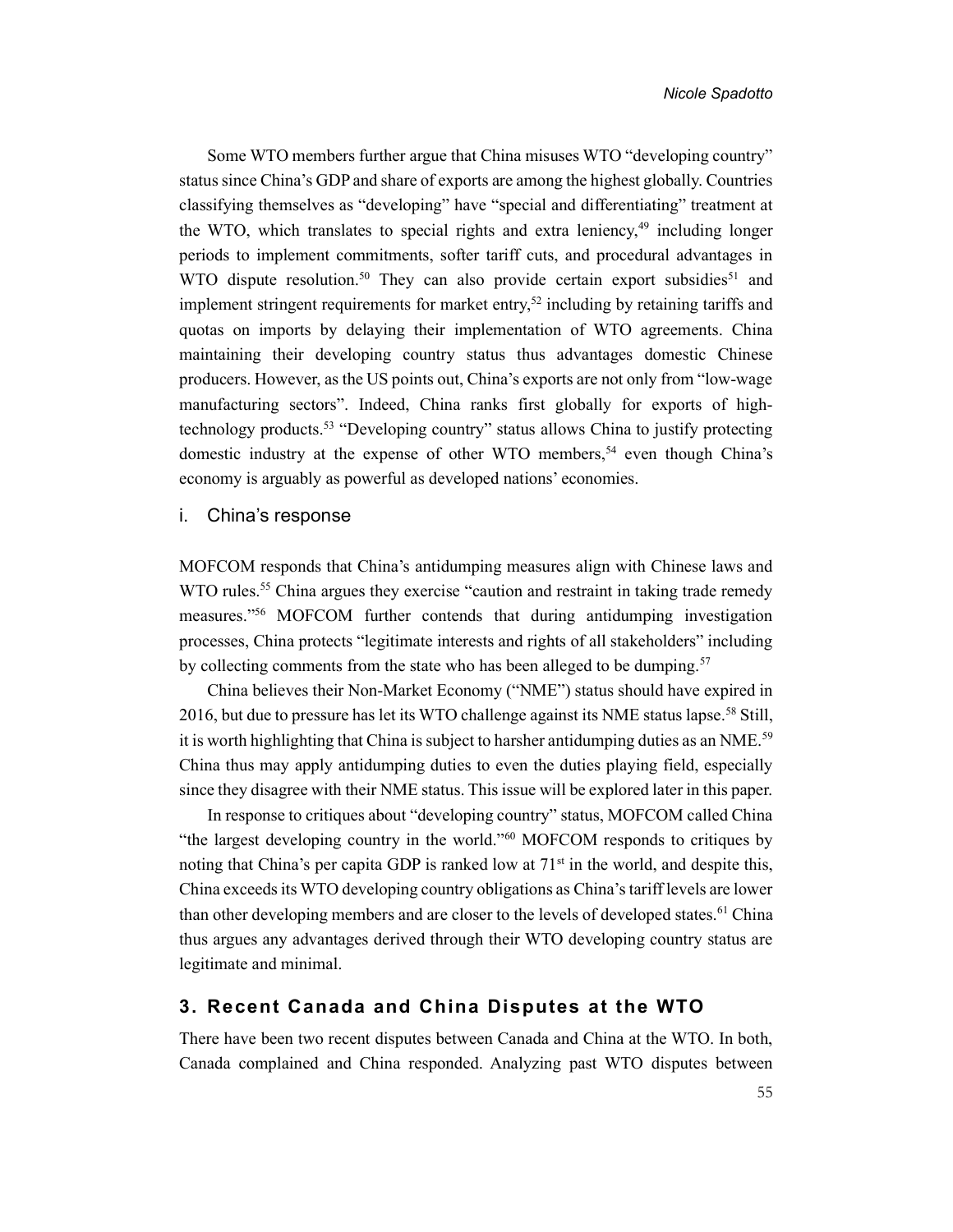Canada and China is imperative to identify and alleviate tensions between the two countries so that Canada may continue to benefit from multilateral trade and diplomacy with China.

# a. Anti-Dumping Measures on Imports of Cellulose Pulp from Canada

In 2017, a WTO panel determined that China violated WTO rules when MOFCOM levied antidumping duties between 13-24% on cellulose pulp imported from Canada.<sup>62</sup>

Three years prior, Canada filed a request for consultations with China at the WTO, arguing that these antidumping duties were inconsistent with the Anti-Dumping Agreement and the General Agreement on Tariffs and Trade ("GATT 1994").<sup>63</sup> Under GATT 1994, antidumping duties are permitted if: one, a product has been sold at less than its normal value in the importing country or the product has been dumped by exporting firms; and two, the dumping causes or threatens material injury to an established industry in the territory.<sup>64</sup> To determine material industry per WTO standards, the Anti-Dumping Agreement required China to prove the dumped imports caused suppressed or depressed prices in the domestic market.<sup>65</sup>

China's response ultimately failed because they could not demonstrate that the Canadian imports caused decline in domestic prices; rather, they only showed correlation.<sup>66</sup> MOFCOM has used the same methodology, "parallel price trends", in WTO litigation in attempt to show domestic prices and subject import prices fluctuate in the same way over a period of time.<sup>67</sup> The WTO gives discretion regarding methodology, but China has been unsuccessful in other cases where they used a parallel price trends methodology, which may demonstrate a weakness in the methodology;<sup>68</sup> this may be a mechanism Chinese authorities use to protect domestic industry via antidumping duties, despite weak legal claims and evidence.<sup>69</sup> Thus, China arguably misuses this trade remedy.

However, we must nuance our understanding: WTO complaints often result from local industry pressuring governments to file litigation before a WTO panel or to respond politically (leading to WTO complaints from other states). In the cellulose pulp case, domestic pulp producers in China were hurting economically. Analysis from Canadian economist Michael Stone suggests that lowered prices for cellulose pulp were not due to dumping Canadian exports, but rather due to a price drop in competitive materials (meaning that there was less demand for pulp) and an increase in Chinese cellulose pulp production.<sup>70</sup> The cost of pulp production is higher in China relative to other countries, making China's producers increasingly less competitive as pulp prices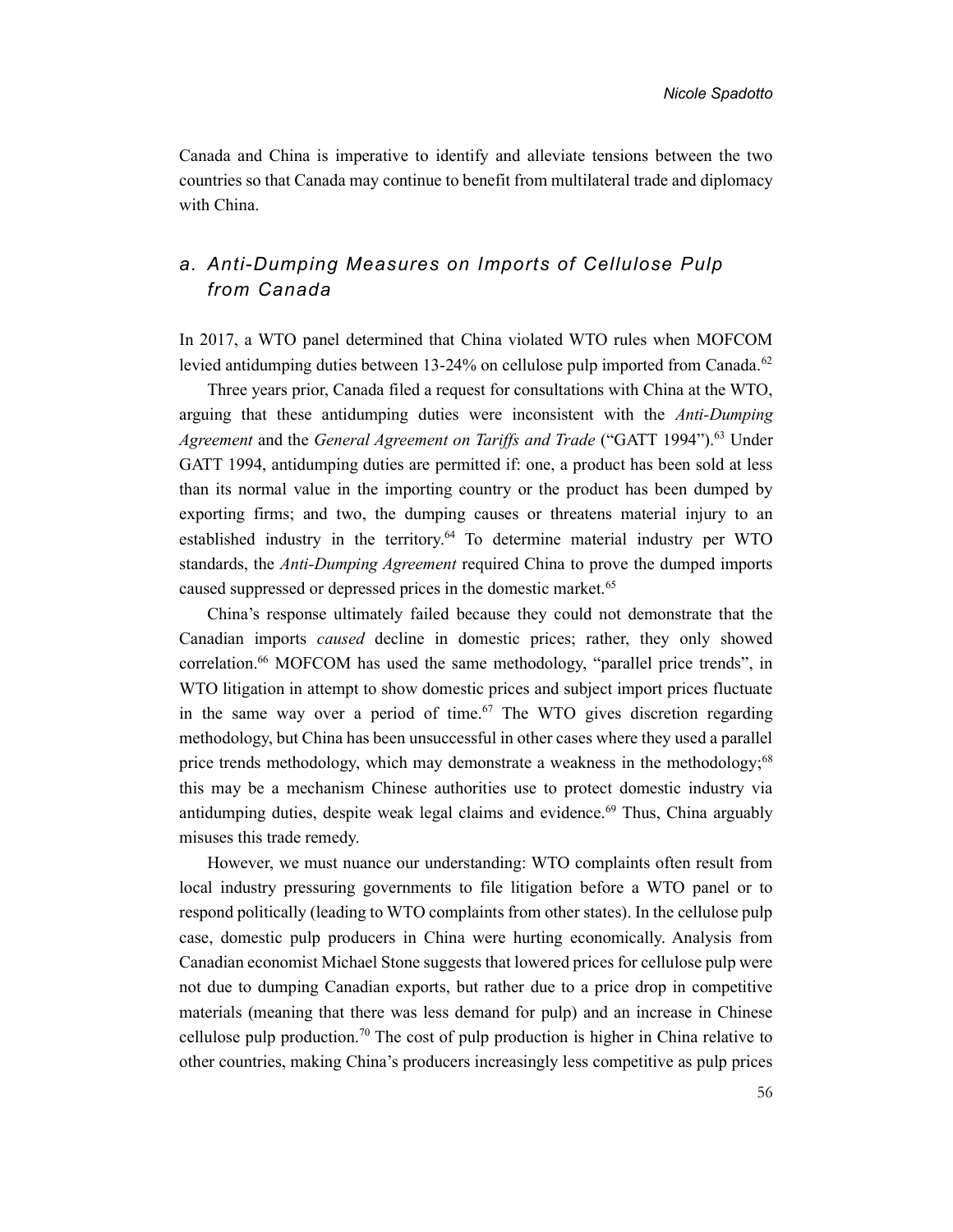normalized.<sup>71</sup> Going forward, Canada and China could coordinate production to avoid excess capacity and harm to local industry based on each country's relative strengths. Production of pulp is expensive in China, which demonstrates that Canada and China will both benefit from global supply chains if each specializes in efficient production of different goods.

# b. Measures Concerning the Importation of Canola Seed from Canada

In 2019, China suspended imports of canola seed from two Canadian companies and implemented enhanced inspection on all other Canadian canola companies because of alleged pests in Canadian canola. Canada argued China's actions countered WTO principles due to unsubstantiated evidence and scientific principles, and differential treatment between WTO members with same or similar conditions (thus violating the most-favoured-nation principle).<sup>72</sup> To date, the dispute has not been officially resolved.

Canadian policy experts and media argue that the canola dispute is retaliation for political disputes between the Canadian and Chinese governments, specifically the arrest of Huawei executive Meng Wanzhou by Canadian authorities.<sup>73</sup> Compounding this was that at the time, the Canadian government was weighing whether to ban Huawei 5G technology from Canada due to potential security risks.<sup>74</sup> Many Canadian politicians speculated that Huawei 5G technology had security "bugs" as justification for a Huawei ban; in response, the Chinese authorities alleged bugs in Canadian canola to justify suspending imports.

The Canada-China canola dispute should be read as an example of China misusing trade sanctions as political pressure, contrary to WTO principles.<sup>75</sup> While Canada-China canola trade has largely normalized, any future retaliatory sanctions from China stand to harm Canadian producers and industry. Despite this, Canada should not bend to political pressure from China when making foreign policy decisions. Canada should further diversify trade partners while pushing for WTO reform that includes more rapid dispute resolution processes. These suggestions will be explored further in this paper.

#### 4. China: A socialist market economy

China has not achieved a market economy as exists in Canada, which has caused tensions at the WTO. While the Chinese economy "embraces market-oriented dynamics, it is not strictly a free-market system" because of hierarchized relationships between business and the state.76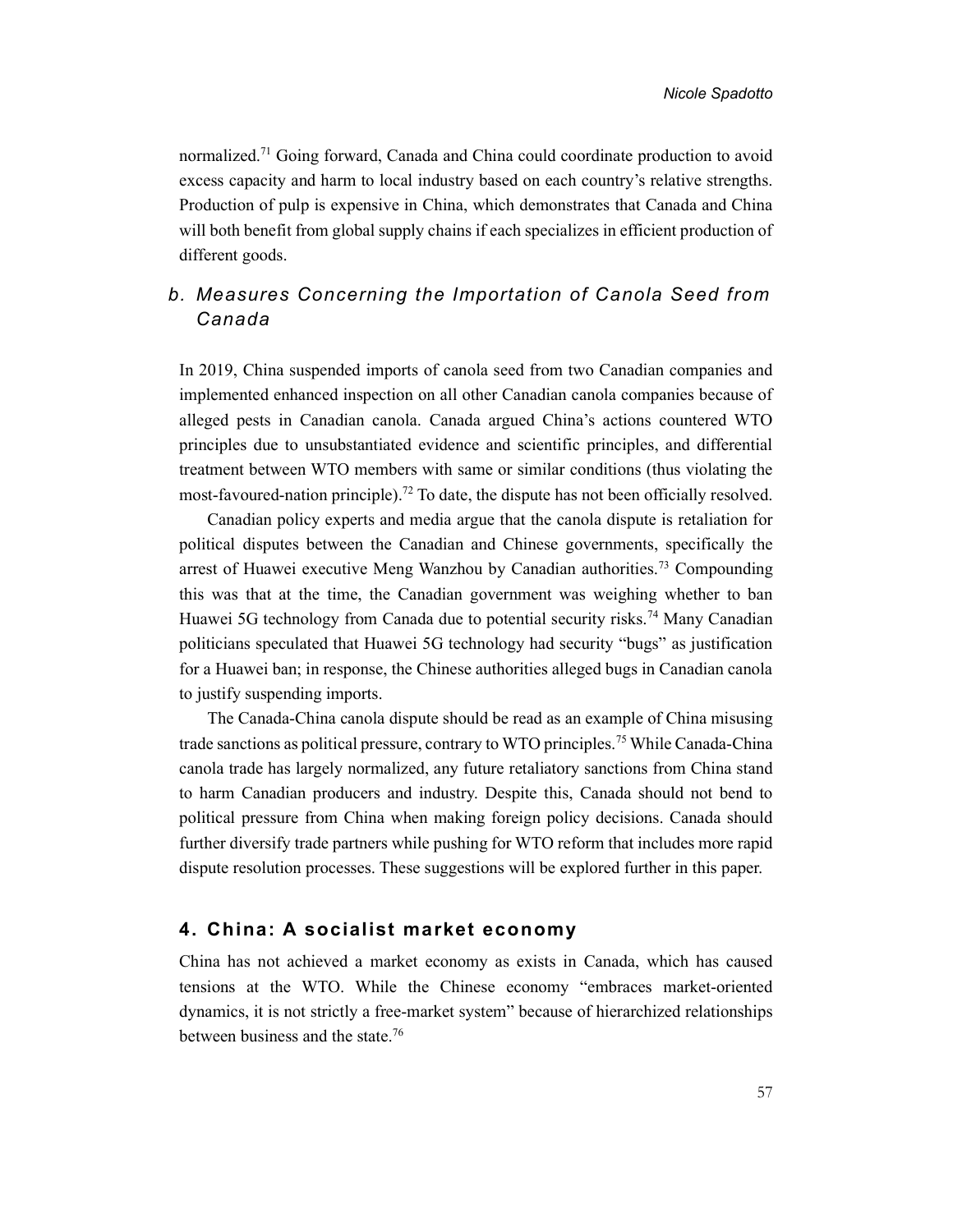Since 1974, China has gradually reformed its economy by introducing market elements such that it is no longer strictly a planned economy.<sup>77</sup> Such ongoing reform has already included privatization of many SOEs, managing for economic incentives, and efficient allocation of SOE assets into the larger economy.<sup>78</sup> There has been a push to turn more Chinese SOEs into "mixed ownership" firms, wherein equity is held jointly by the state and private shareholders.<sup>79</sup> There are also continued general trends towards state asset privatization, including by having SOE management make decisions based on commercial considerations rather than direct Party-State control.

However, in conjunction with reform, the Chinese Party-State has learned to exercise influence both within and outside ownership stakes in business. In a recent speech to the 19<sup>th</sup> Party Congress, President Xi Jinping said that China is committed to party authority in conjunction to growth of Chinese industry.<sup>80</sup> In line with these principles, within the economy there are links between the state, Communist Party, and firms; these links are often informal, but they can be very powerful.<sup>81</sup> For example, the government has links to powerful members of the private sector, provides financial support to firms, and supervises and interviews managers for compliance with matters of state interest.<sup>82</sup> Under a 2020 regulation, SOEs are now required to maintain a role for the Party in corporate governance.<sup>83</sup> Even within the private context, the Party-State has indicated that they intend for similar corporate representation in private enterprises. Ye Qing, the Vice Chairman of the All-China Federation of Industry and Commerce, has indicated that in the future the Party-State might enjoy oversight and control over human resource decisions in private companies, while also being able to audit internal behaviour. Ye also indicated that the Party-State should "clarify its role in the corporate governance structure of private companies", $84$  which may indicate that – much like SOEs – private enterprises will be required to leave space for Party officials on their boards.

With these interconnected relationships, the Party-State exercises influence over firms regardless of its ownership stake.<sup>85</sup> Market forces do play an influential and important role in the Chinese economy, but so too does the Party-state;<sup>86</sup> rather than an invisible hand operating in China, the Party-State's hand can be heavy when it wishes to exercise influence, demonstrated by President Xi's commitment to supporting SOEs over private enterprise in industries the Chinese state has deemed to be strategic. $87$  Yet, China remains a dynamic and fluid state, as the balance between socialism and market orientation shifts depending on domestic and international trends.<sup>88</sup> China refers to this mix between socialism and market economy as "socialism with Chinese characteristics" or a "socialist market economy."89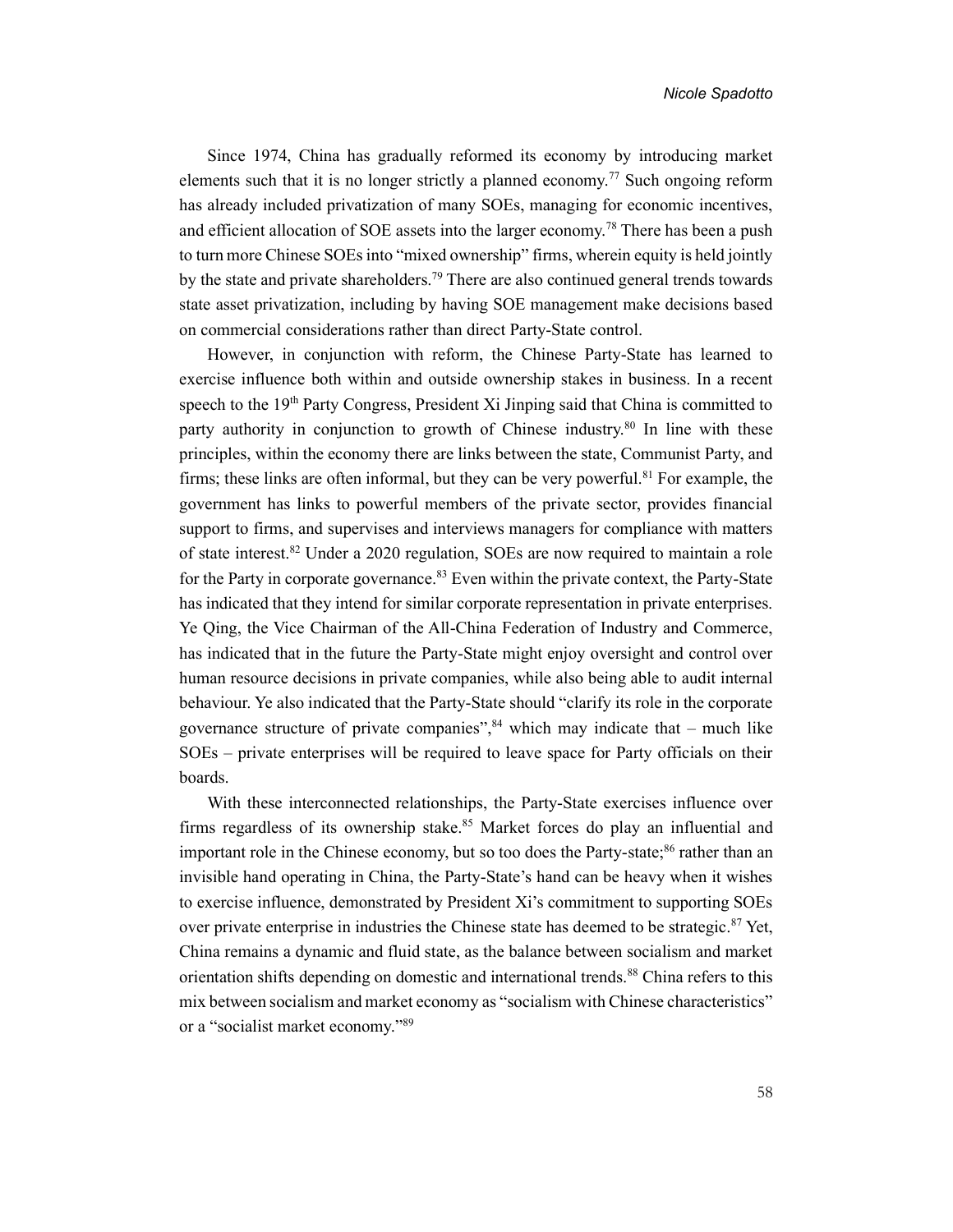China's mixed socialist-capitalist system has implications for global trade, including at the WTO. China's membership in the WTO was granted with the hope that the Chinese economy would mature into a market economy as exists in Canada, the EU, or the US.<sup>90</sup> Thus, China's mixed economy has led to two particular and related complications at the WTO.

First, it is difficult for the WTO to track whether subsidies to domestic Chinese industries are against WTO rules. This is due to the lack of strict divide between public entities and private firms. Under WTO rules, "public bodies" cannot generally subsidize industries. However, private enterprises are not prohibited from providing subsidies under WTO rules, allowing a non-public Chinese entity (like a private bank) to provide subsidies or preferential loans even when such entity has links to the government.<sup>91</sup> Such links to the Party-State make it difficult to determine whether a private firm is, in principle, a "public body" for WTO purposes. The difficulty extends to other realms: even if China had no laws requiring technology transfer for market entry, if firms with links to the Party-State put such conditions in their private contracts with foreign firms, then it is unclear whether China is complying with WTO obligations.

Second, China is classified as an NME at the WTO, which has effects for antidumping cases against China. When China joined the WTO, it agreed to accept NME status until 2016. China allowed an appeal of their NME status at the WTO to lapse, and therefore China still has NME status.<sup>92</sup> China's NME status makes it easier for states to impose antidumping tariffs against China, given the assumption that state intervention can distort domestic prices, leading to inaccuracy between domestic and export market prices. China's NME status allows complaining countries to select a third-country comparator given the risk of domestic market distortion, which gives complainants "wider latitude in determining the level of antidumping duties against NMEs because of the flexibility in selecting the third-country comparator."<sup>93</sup> As discussed, China's disagreement with their NME status may lead to China's implementation of anti-dumping duties in attempts to even the playing field, rather than China's continued market liberalization.

#### 5. Policy recommendations

As Canada is taking a lead in WTO reform discussion,  $94$  it is worth outlining policy recommendations for Canada's stance on WTO reform as it relates to China. In line with the below policy recommendations, Canada should continue to support multilateral trade at the WTO and China's membership to it; Canada benefits from multilateral trade and China's historical compliance with WTO judgements stands to allow the WTO to influence China, as a dynamic state, to become more market oriented.<sup>95</sup>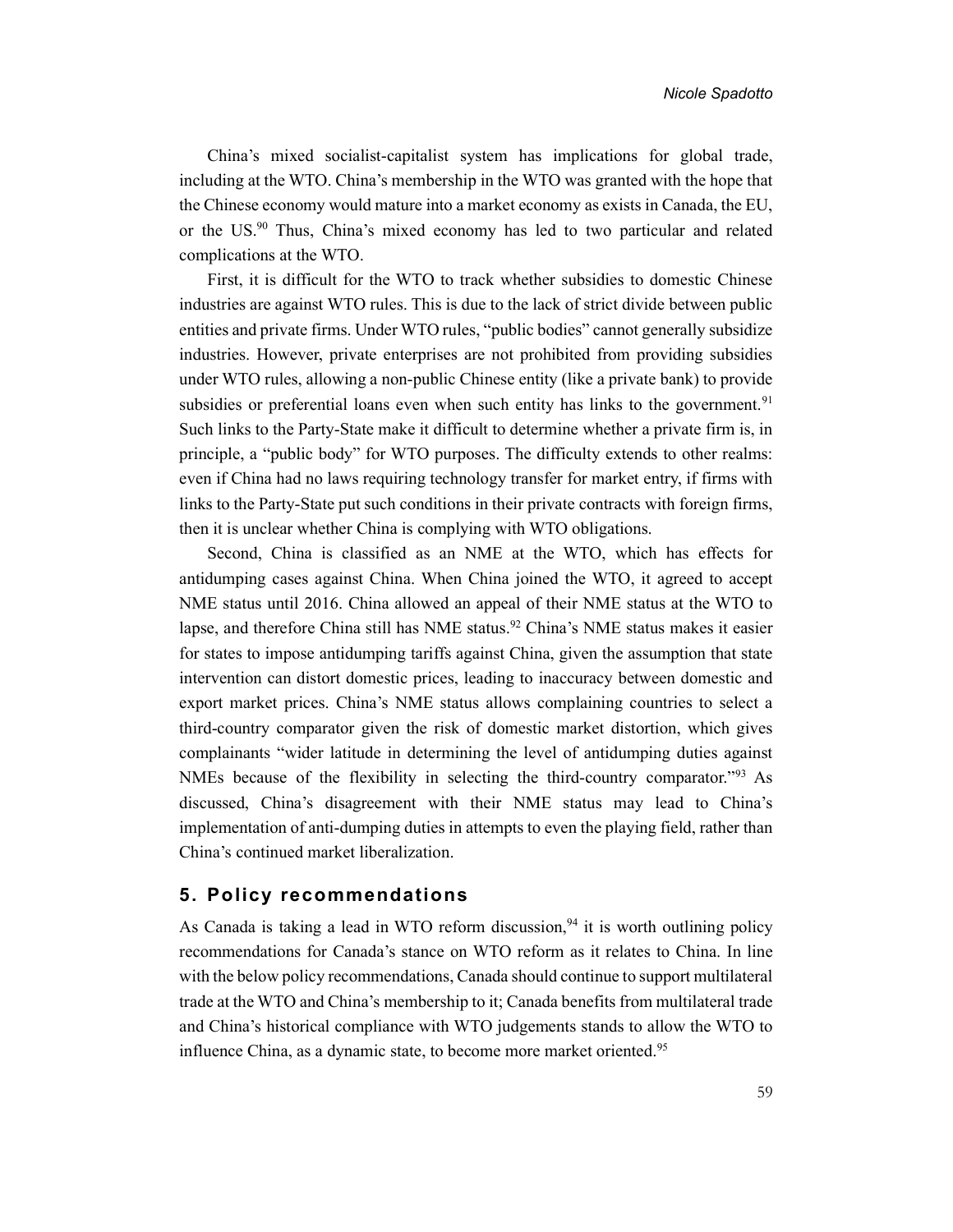#### a. Adopt an asymmetrical approach

Canada should support an asymmetric trade policy approach towards China at the WTO based on relative development of Chinese industries. This policy would capture China's NME and developing country status.

An asymmetric policy requires assessing trade with China on two levels: whether it involves developed industry or developing industry. Any transactions involving business in developing industries could retain the "developing country" benefits China currently enjoys at the WTO. However, transactions involving business in China's developed industries would not be entitled to "developing country" status. China's reliance on developing country status at the WTO has advantaged it by allowing some industry subsidization and tariff retention, thus allowing developed Chinese industries to continue growth at the expense of foreign trading partners. Treating developed and developing industry differently will allow for industries in need to benefit from "developing" status while also ensuring China does not exploit WTO rules for the benefit of industries which are world leading.

Tests should be developed to determine which industries are classified as "developed" or "developing." Attributes could be, for example, China's selfproclamation of industries in which they aim to lead, company performance in target sectors, and relative GDP by sector. Further attributes should be considered and developed at future WTO meetings. In any case, approaching China as if it has two different developmental levels – developing and developed – would alleviate some current tensions at the WTO involving China's continued use of developing country status.

Canada should also support the WTO using an asymmetric policy regarding China's NME status. The WTO should treat private firms linked to the Party-State as "public bodies" which thus hold NME status. However, those firms which are classified as private enterprises with no or very limited links to the Party-State should not be classified as part of an NME. These firms should be rewarded with rights for their freemarket principles. Such policy would encourage more liberalization in China, as purely private enterprises operating with free-market principles would benefit financially: antidumping tariffs cannot be so easily levied against firms without NME status, thus also benefitting Chinese economy. Thus, the WTO could be used as a tool to encourage China's continued shift to a free market economy.

# b. Increase WTO legitimacy: dispute resolution, negotiation, transparency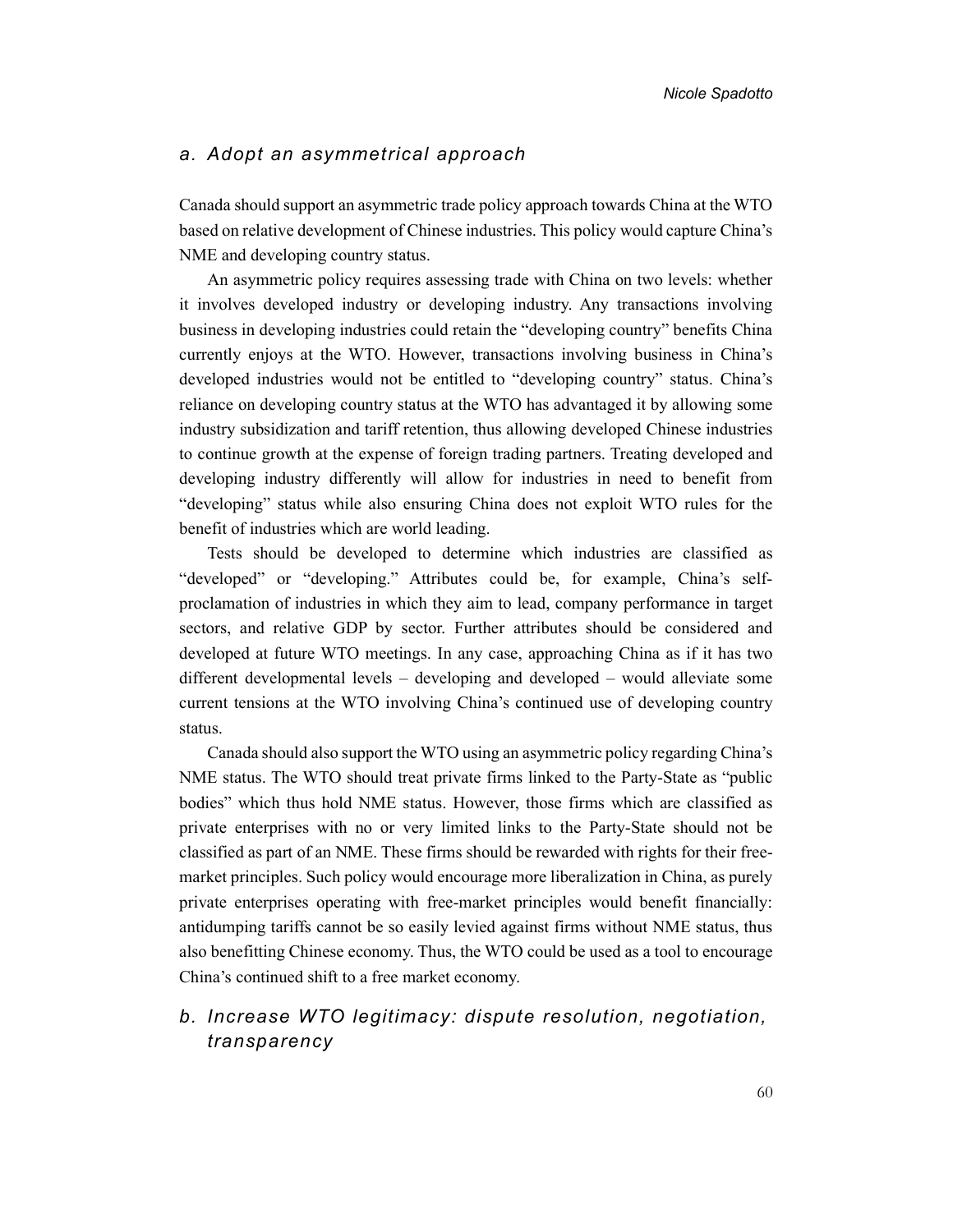As noted by the Ottawa Group, WTO resolution processes as well as monitoring and transparency should be reformed.<sup>96</sup>

Countries like the US have lost faith in the WTO, as China has managed to benefit both from free-market trade and a mixed socialist-capitalist system domestically. Yet, the WTO helps to moderate member states: bilateral sanctions in lieu of multilateral trade would stand to push the Chinese government to support domestic companies, thus increasing the socialist aspects of China's mixed economy to the detriment of fair multilateral trade.<sup>97</sup>

Reform should target the lengthy WTO dispute resolution process; if a dispute is not resolved bilaterally, the WTO process takes years. In the interim before a resolution, during the dispute resolution process, China can continue to benefit from trade practices that are against WTO rules,  $98$  including continued use of foreign IP, tariffs, or embargos (like with Canadian canola). The WTO should implement tighter timeframes for each step of the dispute resolution process and adhere to the timelines unless both parties to a dispute otherwise agree. Canada should back the proposal that monetary compensation should be provided to the wronged party if the offending state is not complying or providing trade-related compensation,<sup>99</sup> which would protect Canadian interests when it comes to antidumping and IP. Note that such proposal would need consent from WTO members.

Transparency and monitoring functions should also be enhanced. Countries over time have neglected to comply with obligations to notify the WTO, including regarding subsidies. Transparency is needed for WTO legitimacy so that implementation of agreements and resolutions of disputes and negotiations can be monitored, and new rules can be negotiated based on accurate information of state subsidies.<sup>100</sup> In this way, China's legitimate subsidies can be parsed out from non-legitimate subsidies, thus streamlining the complaints system. Fewer illegitimate complaints will be brought before the WTO, and enhanced reporting and transparency could help WTO states manage global supply chains.

Enhanced monitoring functions at the WTO can act as a deterrent for China's violation of foreign IP rights. As it stands, China remains largely undeterred; China thus continues to benefit from IP gained through forced technology transfer despite WTO members complaining about such practices.<sup>101</sup> Such reforms would contribute to procedural justice – balancing both efficiency and justice – at the WTO, which in turn would legitimize the WTO.<sup>102</sup>

#### c. Diversify and Defend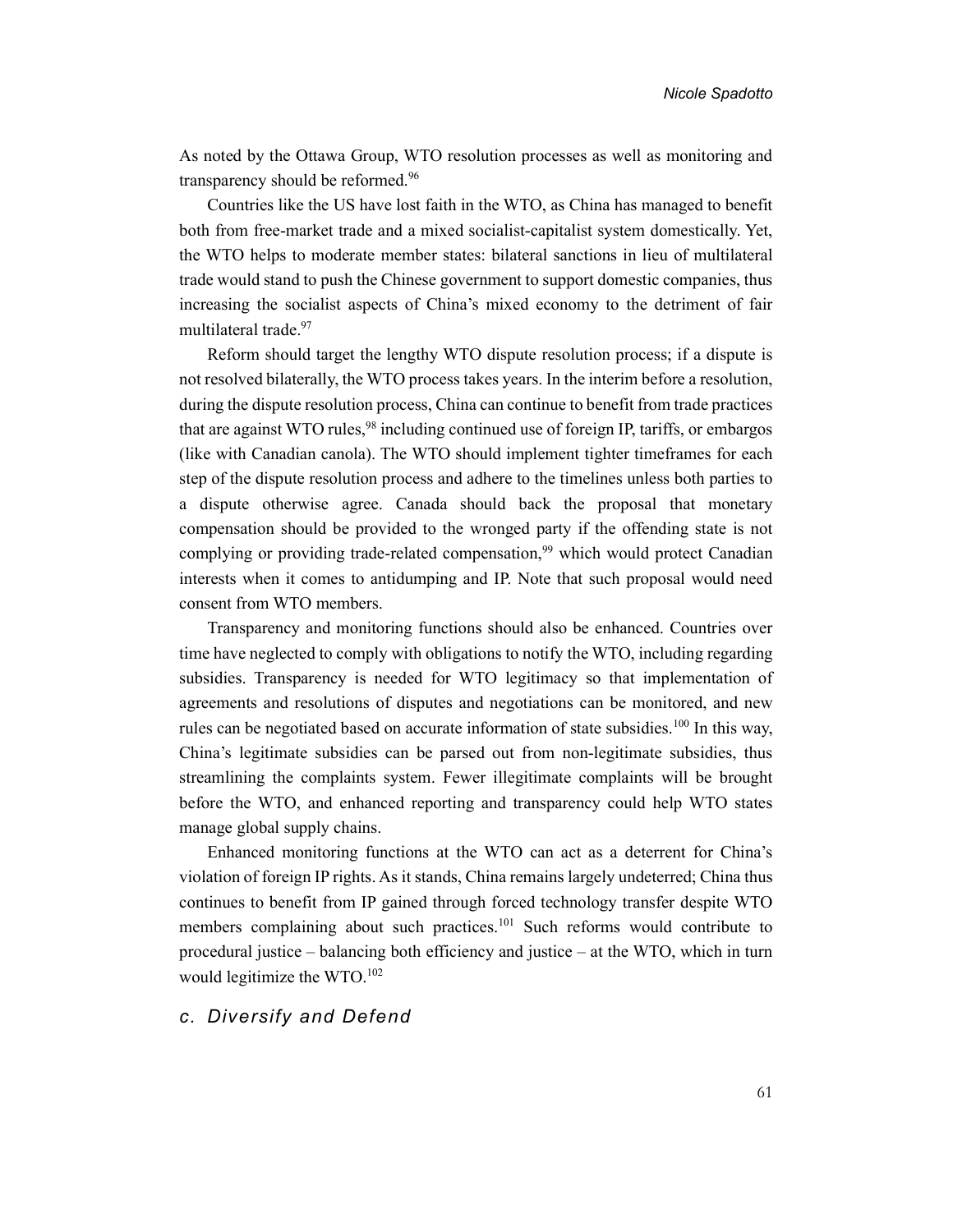Canada should develop diverse trade relationships while also defending our own trade interests to benefit from WTO processes.

Canada should continue to diversify trade relationships, including with and beyond China. Canada effectively has four borders: with the US to the south, with the EU to the east, with Asia to the west, and our northern arctic border. Canada should look to all four borders and develop strategies or trade relationships with states in each; thus, if trade relations sour with China either temporarily or more long-term, Canada has options.

Thus, Canada should also derive advantages from our northern border. With melting glaciers, new trade routes are opening through Canada's Arctic passage. China is preparing for these opportunities, as they identify the "Polar Silk Road" as future trade routes in their 2018 Arctic Policy.<sup>103</sup> Canada should be aware that such routes may be subject of future WTO complaints, as Canada claims sovereignty over internal waters in the Arctic<sup>104</sup> and China claims these routes will be subject to free passage per their reading of international law.<sup>105</sup>

#### 6. Conclusion

This paper has addressed claims and counterclaims regarding China's non-respect of WTO commitments. The paper has also explored recent WTO disputes between Canada and China and how China's status as a mixed market-socialist system may affect WTO reform. In response, this paper has proposed policy recommendations for WTO reform as it relates to China. Ultimately, Canada should support the WTO and efforts to relegitimize it. Globalization is difficult to reverse and global supply chains benefit Canada, meaning that China will likely continue to be a key trading partner for Canada. China's continued WTO participation, with enhanced WTO accountability measures, stands to encourage China's continued evolution towards a market-economy. WTO legitimacy will ensure other states buy into such a process. Ultimately, China's participation in the WTO is critical for a fair multilateral trade regime benefitting Canada and other states alike.

#### Endnotes

<sup>&</sup>lt;sup>1</sup> James Bacchus, Simon Lester & Huan Zhu, "Disciplining China's Trade Practices at the WTO: How WTO Complaints Can Help Make China More Market-Oriented" (15 November 2018) Policy Analysis 856, CATO Institute, online (pdf):

<sup>&</sup>lt;https://www.cato.org/publications/policy-analysis/disciplining-chinas-trade-policies-wtohow-wto-complaints-can-help>.

<sup>&</sup>lt;sup>2</sup> China joined the WTO in 2001. See United States Trade Representative, "2018 Report to Congress on China's WTO Compliance" (2019) at 8, online: Executive Office of the President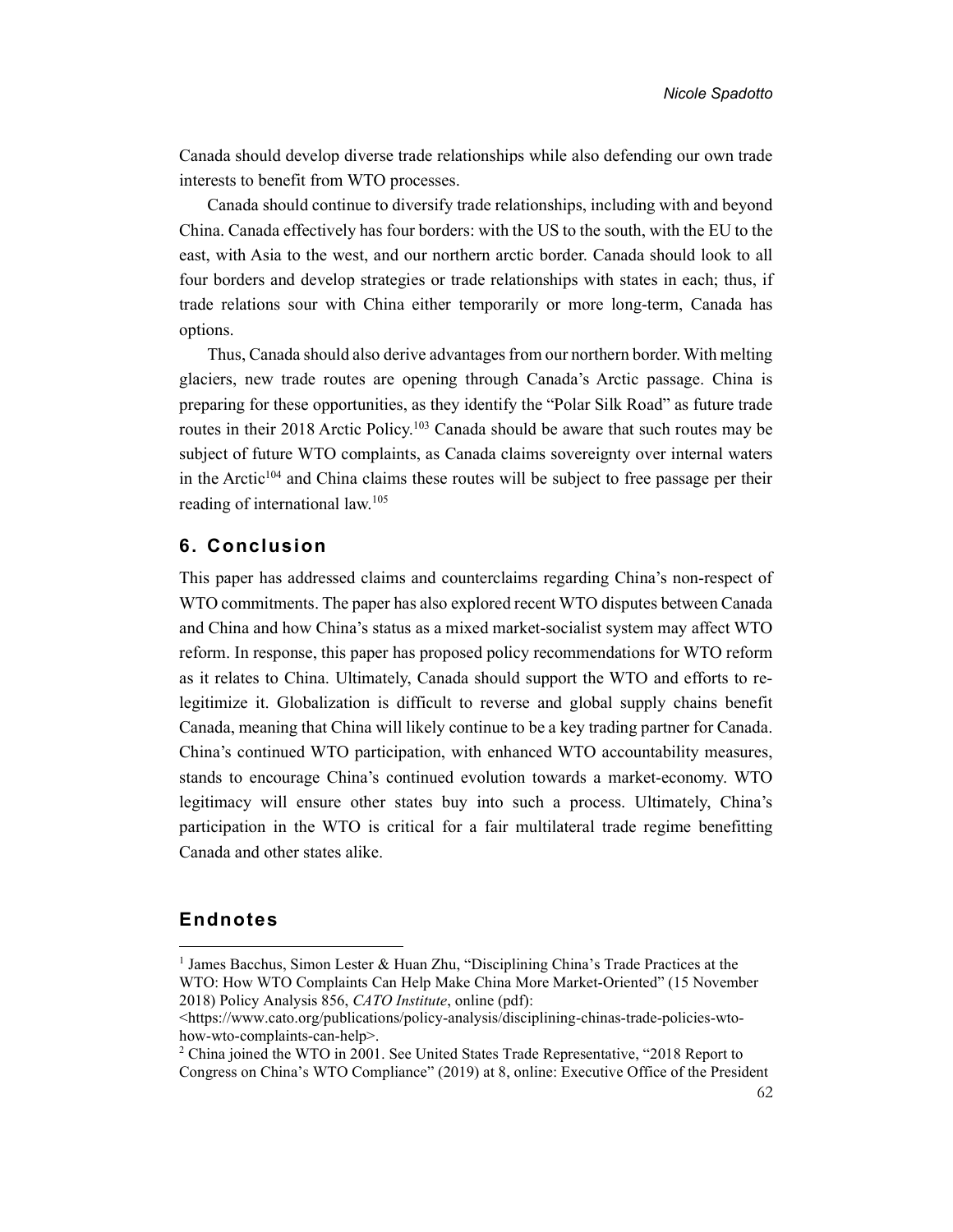of the United States <https://china.usc.edu/sites/default/files/article/attachments/2018-reportchinas-WTO-compliance.pdf>.

3 Ibid.

<sup>4</sup> Global Affairs Canada, "Joint Communiqué of the Ottawa Ministerial on WTO Reform" (2018), online: Government of Canada <https://www.canada.ca/en/global-

affairs/news/2018/10/joint-communique-of-the-ottawa-ministerial-on-wto-reform.html>.

<sup>5</sup> World Trade Organization, "Agreement on Government Procurement" (2020), online: WTO <https://www.wto.org/english/tratop\_e/gproc\_e/gp\_gpa\_e.htm>.

6 United States Trade Representative, "2015 Report to Congress on China's WTO Compliance" (2015) at 14, online: Executive Office of the President of the United States <https://china.usc.edu/sites/default/files/article/attachments/2015-Report-to-Congress-China-WTO-Compliance.pdf>.

7 Supra note 2 at 100.

<sup>8</sup> World Trade Organization, Accession of the People's Republic of China (held on 21 November 2001), WTO Dec WT/L/432, online: WTO

<http://worldtradelaw.net/misc/ChinaAccessionProtocol.pdf.download> at Art 6(1).

 $9$  Ibid 10. See specific provision in WTO Agreement on Subsidies and Countervailing

Measures (Uruguay Round Agreement), online: WTO

<https://www.wto.org/english/docs\_e/legal\_e/24-scm.pdf> at Art 3.

<sup>10</sup> Stephen Ezell, "Top 9 False Promises That China Made in Joining the World Trade Organization" (2015) online: Innovation Files <https://www.innovationfiles.org/top-9-falsepromises-that-china-made-in-joining-the-world-trade-organization/>.

<sup>11</sup> Margaret Cornish, "Behaviour of Chinese SOEs: Implications for Investment and

Cooperation in Canada" (2012) Canadian International Council at 12.

<sup>12</sup> World Trade Organization, *China – Measures Concerning Wind Power Equipment* (held on 22 December 2010), WTO Doc G/L/950, online: WTO

<https://www.wto.org/english/tratop\_e/dispu\_e/cases\_e/ds419\_e.htm>. <sup>13</sup> Supra note 9.

<sup>14</sup> Xinhua News Agency, "China submits 7th offer to join government procurement agreement at WTO" (2019), online: Xinhua <http://www.china.org.cn/business/2019-

10/22/content\_75325914.htm>.

<sup>15</sup> World Trade Organization, "China submits revised offer for joining government procurement pact" (2019), online WTO

<https://www.wto.org/english/news\_e/news19\_e/gpro\_23oct19\_e.htm>.

<sup>16</sup> Ministry of Commerce People's Republic of China, "Regular Press Conference of the Ministry of Commerce (April 12, 2018)" (2018) online: MOFCOM

<http://english.mofcom.gov.cn/article/newsrelease/press/201804/20180402733489.shtml>.

<sup>17</sup> Ministry of Commerce People's Republic of China, "Beijing vows to stick to neutrality in dealing with State-owned enterprises" (2018) online: MOFCOM

<http://english.mofcom.gov.cn/article/counselorsreport/europereport/201810/20181002795984 .shtml>.

<sup>18</sup> Ministry of Commerce People's Republic of China, "MOFCOM Holds Press Briefing on the Relevant Issues about the Reform of the WTO" (2018) online: MOFCOM

<http://english.mofcom.gov.cn/article/pressconferenceinyears/2018/201811/20181102810628. shtml>.

<sup>19</sup> Ministry of Commerce People's Republic of China, "MOFCOM: China's Subsidies Comply with WTO Rules" (2015) online: MOFCOM

<http://english.mofcom.gov.cn/article/counselorsreport/americaandoceanreport/201502/20150 200897968.shtml>.

 $20$  Ibid.

<sup>21</sup> Ministry of Commerce People's Republic of China, "Campaign politics should not victimize China-U.S. trade ties: (2012) online: MOFCOM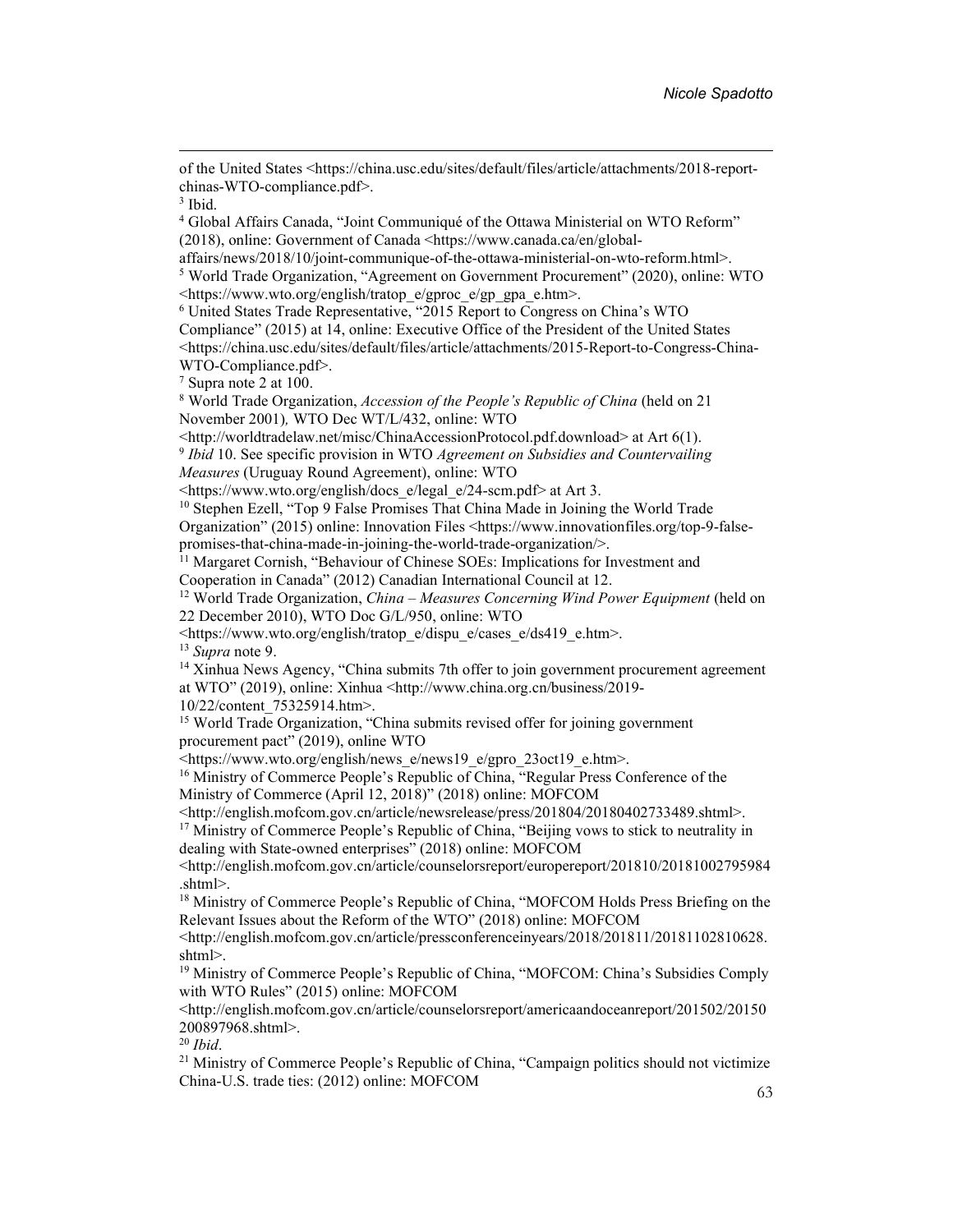<sup>24</sup> World Trade Organization, Trade-Related Aspects on Intellectual Property Rights (Uruguay Round Agreement), online: WTO <https://www.wto.org/english/docs\_e/legal\_e/27trips  $02$  e.htm> at preamble.

<sup>25</sup> Dezan Shira & Associates, "China Investment Roadmap: The Entertainment Industry" 152 China Briefing at 12.

<sup>26</sup> Keith Bradsher, "How China Obtains American Trade Secrets", *New York Times* (2020) <https://www.nytimes.com/2020/01/15/business/china-technology-transfer.html>.  $27$  Ibid.

 $28$  For example, China only allows foreign automobile manufacturers to operate domestically if they form JVs with Chinese companies, none of which can be foreign owned. This creates a de facto requirement for foreign companies to transfer technology to their joint venture partner. See Supra note 2 at 115.

<sup>29</sup> World Trade Organization, *China – Certain Measures on the Transfer of Technology* Request for Consultations by the European Union (submitted on 8 January 2019) WTO Doc WT/DS549/1/Rev.1

<https://docs.wto.org/dol2fe/Pages/SS/directdoc.aspx?filename=q:/WT/DS/549-

1R1.pdf&Open=True> at page 5. See also WTO, China – Certain Measures Concerning the Protection of Intellectual Property Rights Request for Consultations by the United States (submitted on 26 March 2018) WTO Doc WT/DS542/1

<https://docs.wto.org/dol2fe/Pages/SS/directdoc.aspx?filename=q:/WT/DS/542- 1.pdf&Open=True>.

 $30$  Supra note 24 at Art 3.

 $31$  Arts 5, 41 Regulations for the Implementation of the Law of the People's Republic of China on Chinese-Foreign Equity Joint Ventures (People's Republic of China).

 $32$  *Supra* note 8 at para 7.3.

 $33$  Supra note 31 at Art 46(4).

<sup>34</sup> Christopher Wray, "The Threat Posed by the Chinese Government and the Chinse Communist Party to the Economic and National Security of the United States", Remark, (2020) Hudson Institute.

<sup>35</sup> See alleged espionage on Nortel, a Canadian company, by Chinese actors. Nortel eventually went bankrupt at least partly due to being underbid by Chinese company Huawei. Sam Cooper, "Inside the Chinese military attack on Nortel", Global News (2020)

<https://globalnews.ca/news/7275588/inside-the-chinese-military-attack-on-nortel/>.

<sup>36</sup> Carl Roper, *Trade Secret Theft, Industrial Espionage, and the China Threat* (Boca Raton: CRC Press 2014) at 178-179.

<sup>37</sup> Ibid at 193.

<sup>38</sup> U.S.-China Economic and Security Review Commission, "2020 Report to Congress of the U.S.-China Economic and Security Review Commission" (2020) at 107, online:

<https://www.uscc.gov/sites/default/files/2020-12/2020\_Annual\_Report\_to\_Congress.pdf>. <sup>39</sup> See, for example, China's attempts to create international standards with QR Codes for travel to allow coronavirus test results to be recognized internationally.

<sup>40</sup> Ministry of Commerce People's Republic of China, "Commentary: Washington's trade bullyism: lies and fallacies" (2019) online: MOFCOM

<http://english.mofcom.gov.cn/article/services/supplydemandofchina/demand/201905/201905 02868120.shtml>.

<sup>41</sup> Art 22 Foreign Investment Law of the People's Republic of China (People's Republic of China).

 $42$  Ibid.

<sup>&</sup>lt;http://english.mofcom.gov.cn/article/newsrelease/counselorsoffice/westernasiaandafricarepor t/201209/20120908346104.shtml>.

<sup>&</sup>lt;sup>22</sup> Supra note 8 at Art 8(a).

 $23$  *Ibid* Art 2(A)(2).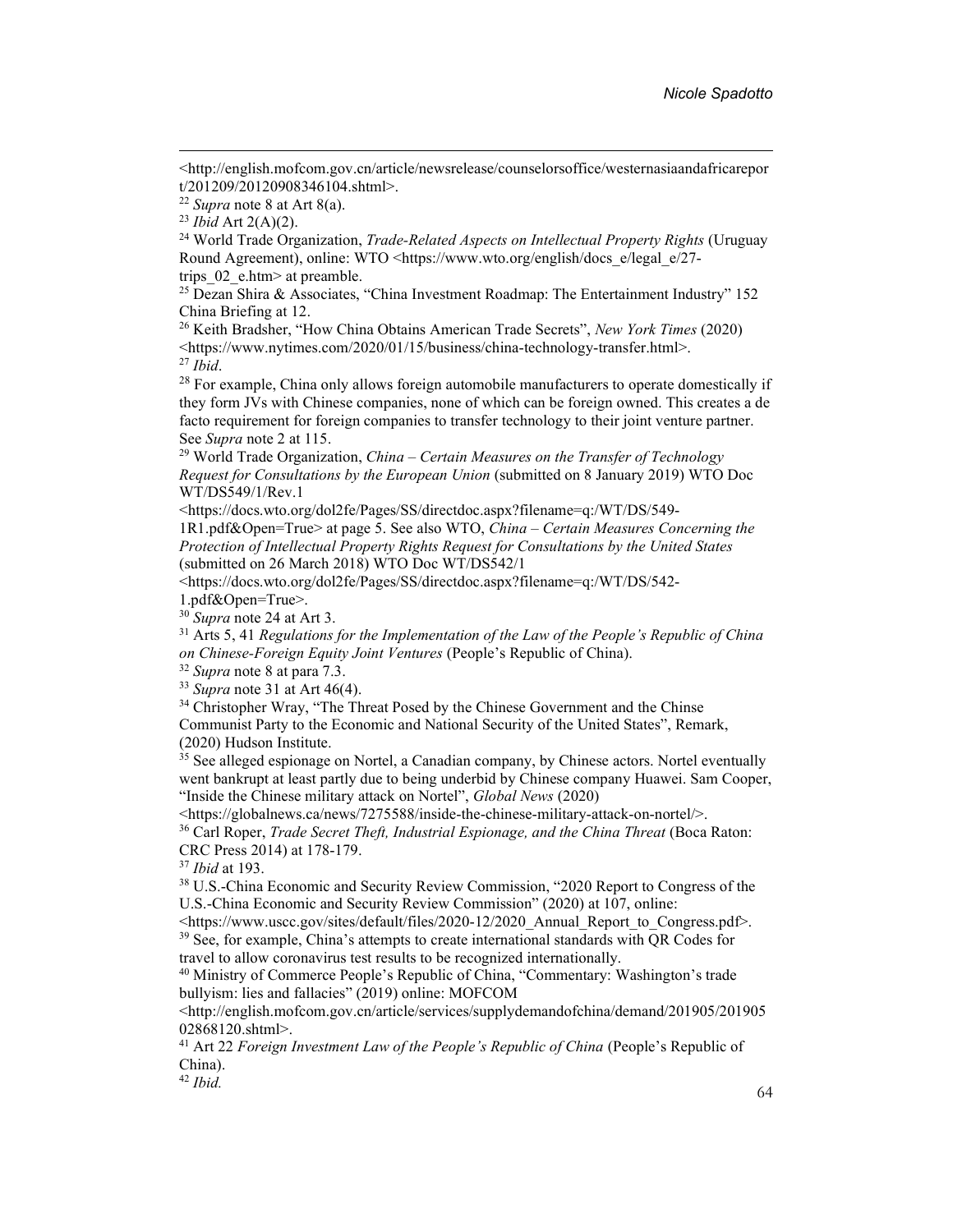<sup>43</sup> Tom Miles, "China and US accuse each other of hypocrisy as WTO litigation begins", Reuters (2018) <https://www.reuters.com/article/us-usa-trade-wto-tariffs-

<https://www.forbes.com/sites/russellflannery/2020/07/07/china-theft-of-us-information-ipone-of-largest-wealth-transfers-in-history-fbi-chief/?sh=a13636644406>.

<sup>45</sup> Ministry of Commerce People's Republic of China, "Statement by China at the DSB Meeting" (2019) online: MOFCOM

<http://english.mofcom.gov.cn/article/newsrelease/counselorsoffice/bilateralexchanges/201908 /20190802886550.shtml>.

<sup>46</sup> Philip Wen, "China denies 'slanderous' economic espionage charges from US, allies" Forbes (2018) <https://www.reuters.com/article/us-china-cyber-usa-ministryidUSKCN1OK03Y>.

<sup>47</sup> Supra note 2.

 $48$  *Ibid* at 9.

<sup>49</sup> World Trade Organization, "Who are the developing countries in the WTO?", online: WTO <https://www.wto.org/english/tratop\_e/devel\_e/d1who\_e.htm>.

<sup>50</sup> Memorandum from the President of the United States to the United States Trade Representative (26 July 2019) titled "Reforming Developing-Country Status in the World Trade Organization" found at <https://www.whitehouse.gov/presidential-

actions/memorandum-reforming-developing-country-status-world-trade-organization/>. <sup>51</sup> Art 9.4 *Agreement on Agriculture* (People's Republic of China).

<sup>52</sup> Amanda Lee, "China refuses to give up 'developing country' status at WTO despite US demands" South China Morning Post (2019) <https://www.scmp.com/economy/chinaeconomy/article/3004873/china-refuses-give-developing-country-status-wto-despite-us>. <sup>53</sup> Supra note 50.

<sup>54</sup> Supra note 2 at 20.

<sup>55</sup> Ministry of Commerce People's Republic of China "Minister of Commerce Zhong Shan Meets the Press at the "Ministers' Corridor" during the 2020 NPC, CPPCC Annual Sessions" (2020) online; MOFCOM

<http://english.mofcom.gov.cn/article/newsrelease/significantnews/202005/20200502967446.s html>.

 $56$  Ibid.

<sup>57</sup> Ministry of Commerce People's Republic of China, "Online Regular Press Conference of the Ministry of Commerce (May 14, 2020)" (2020) online: MOFCOM

<http://english.mofcom.gov.cn/article/pressconferencehomepage/foreigntrade/202005/202005 02966347.shtml>.

<sup>58</sup> WTO, European Union – Measures Related to Price Comparison Methodologies Lapse of Authority for the Establishment of the Panel (submitted on 15 June 2020) WTO Doc WT/DS516/14.

<sup>59</sup> WTO, European Union – Measures Related to Price Comparison Methodologies Request for Consultations by China (submitted on 15 December 2016) WTO Doc WT/DS516/1.  $60$  *Supra* note 52.

<sup>61</sup> Supra note 17.

 $62$  WTO, China – Anti-Dumping Measures on Imports of Cellulose Pulp from Canada Report of the Panel (submitted on 25 April 2017) WTO Doc WT/DS483/R.

 $63$  Anti-Dumping Agreement (Implementation of Article VI of the GATT) (entered into force 15 April 1994), Marrakesh Agreement at Art VI.

<sup>64</sup> General Agreement on Tariffs and Trade, 1994 (entered into force 15 April 1994),

Marrakesh Agreement Establishing the World Trade Organization, Annex 1A [GATT 1994] at Art  $VI(1)$ .

idUSKCN1NQ1KU>.

<sup>44</sup> Russel Flannery, "China Theft of US Information, IP One of Largest Wealth Transfers In History: FBI Chief", Forbes (2020)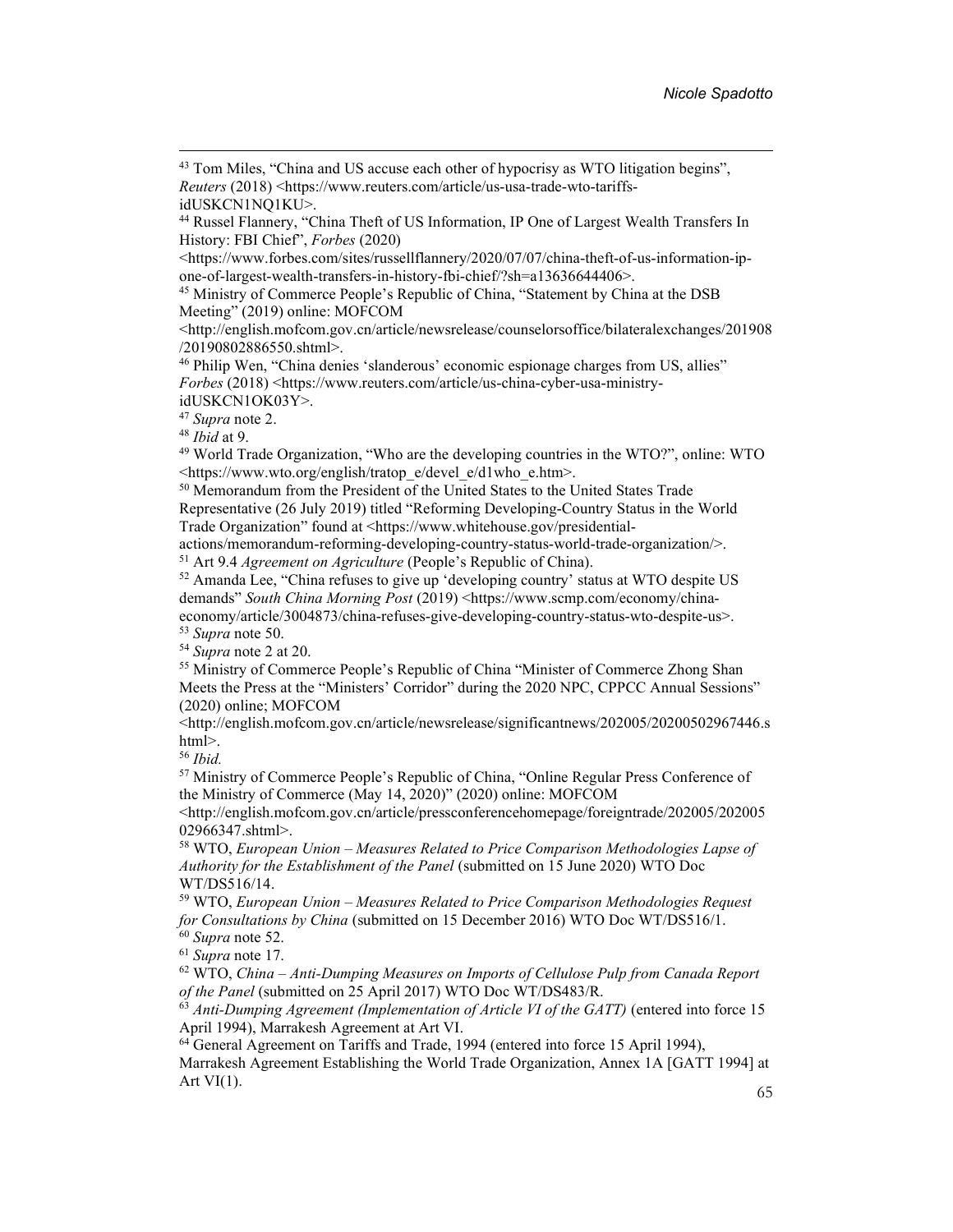<sup>66</sup> Kara Reymolds and Tatiana Yanguas, "China-Cellulose Pulp: China's Quest to Satisfy WTO Panels and the Appellate Body" 18:2 World Trade Rev 263 at 265.

<sup>68</sup> Ibid. See the China GOES and China-Autos cases at the WTO.

<sup>70</sup> Michael Stone, "China's Antidumping Investigations Against Cellulose Pulp", (23 October 2013) [unpublished, archived online:

<https://www.paperage.com/2013news/China\_Antidumping\_Investigations\_Michael\_Stone.pd f> at page 2.

 $71$  *Ibid* at page 3.

 $72$  WTO, China – Measures Concerning the Importation of Canola Seed from Canada Request for Consultations by Canada (submitted on 9 September 2019) WTO Doc WT/DS589/1.

73 Ryan Cardwell and Derek G Brewin, "Blackleg or blackmail? Economics of the Canada-China trade dispute" 67:3 Can J of Agricultural Economics 251 at 256.

<sup>74</sup> Steve Scherer, "Canada's Opposition Parties Urge Trudeau Government to Ban Huawei 5G, Say China Is Threat" Reuters (2020) <https://gadgets.ndtv.com/telecom/news/huawei-ban-5gcanada-justin-trudeau-liberal-government-urge-opposition-parties-china-data-security-threat-2327239>.

<sup>75</sup> Peter Zimonjic and Vassy Kapelos, "Time for Canada to drop the 'white gloves' in diplomatic feud with China, says ex-diplomat" CBC News (2019)

<https://www.cbc.ca/news/politics/powerandpolitics/canada-china-saint-jacques-canolaresponse-1.5068765>.

<sup>76</sup> Mark Wu, "The "China Inc" Challenge to Global Trade Governance" 57:2 Harvard Intl LJ 261 at 265.

 $77$  Arve Hansen, Jo Inge Bekkevold, Kristen Nordhaug, The socialist market economy in Asia: development in China, Vietnam, and Laos (Singapore: Palgrave Macmillan 2020) at 14.

<sup>78</sup> Curtis J Milhaupt and Wentong Zheng, "Why Mixed-Ownership Reforms Cannot Fix China's State Sector" Paulson Policy Memorandum 2016 1 at 1.

 $79$  *Ibid* at 4.

<sup>80</sup> Supra note 78 at 10.

 $81$  Supra note 76 at 286-287.

 $82$  Supra note 78 at 11-12.

<sup>83</sup> Scott Livingston, "The Chinese Communist Party Targets the Private Sector" (8 October 2020), Center for Strategic & International Studies, online (pdf): < https://csis-websiteprod.s3.amazonaws.com/s3fs-

public/publication/201008\_Livingston\_CCP%20Targets%20Private%20Sector\_WEB%20FIN AL.pdf>.

 $84$  *Ibid.* 

<sup>85</sup> Supra note 78 at 2.

 $87$  Supra note 77 at 15.

<sup>89</sup> Ibid at 9.

<sup>91</sup> Supra note 76 at 301-302.

 $93$  Supra note 76 at 305.

<sup>94</sup> Supra note 2.

 $95$  Supra note 1.

<sup>96</sup> Supra note 2.

<sup>65</sup> Supra note 63 at Art 3.2.

 $67$  Ibid.

<sup>69</sup> Supra note 2.

<sup>86</sup> Supra note 76.

 $88$  *Ibid.* 

<sup>90</sup> Supra note 2.

<sup>&</sup>lt;sup>92</sup> Supra note 58.